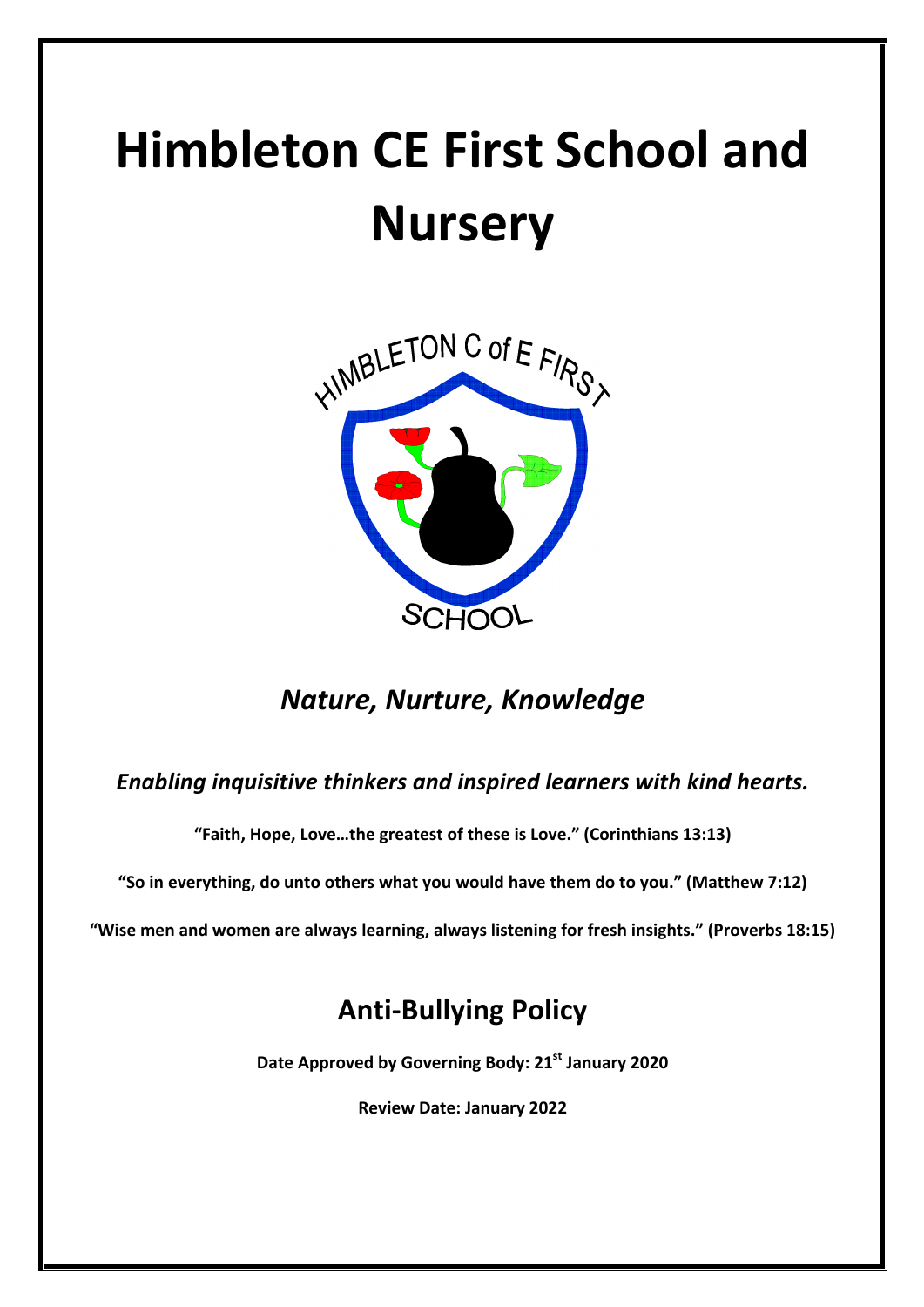#### **Anti-Bullying Policy**

#### **Overview**

At Himbleton we accept the responsibility for maintaining an agreed, acceptable standard of discipline and for regulating the conduct of our children.

All children have the right to feel safe, secure and happy in school. We endeavour to help all children to develop high self-esteem, the confidence to be assertive and to form good relationships with others. Our Behaviour and Discipline Policy is based on the use of Christian values, positive reinforcement strategies, responsibility and providing choices.

There are appropriate procedures in place for dealing with persistent, difficult and disruptive behaviour. We are committed to working in partnership with parents to resolve any difficulties. This policy has been written with reference to 'Preventing and Tackling Bullying – advice for headteachers, staff and governors' (July 2017).

#### **What is bullying?**

Bullying is behaviour by an individual or group, repeated over time, that intentionally hurts another individual or group either physically or emotionally. Bullying can be motivated by prejudice against particular groups, differences or perceived differences. Experts say that bullying involves an imbalance of power between the perpetrator and the victim. Bullying can take place in many forms, of which the following are some examples:

**Physical:** pushing, kicking, hitting, pinching, and other forms of violence.

**Verbal:** name-calling, sarcasm, spreading rumours, teasing.

*Emotional: excluding, tormenting, ridicule, humiliation.* 

*Racist: racial taunts, graffiti, gestures.* 

**Sexual:** unwanted physical contact or abusive comments.

**Cyber bullying:** (refer to E- Safety Policy).

**Creating an anti-bullying climate in school**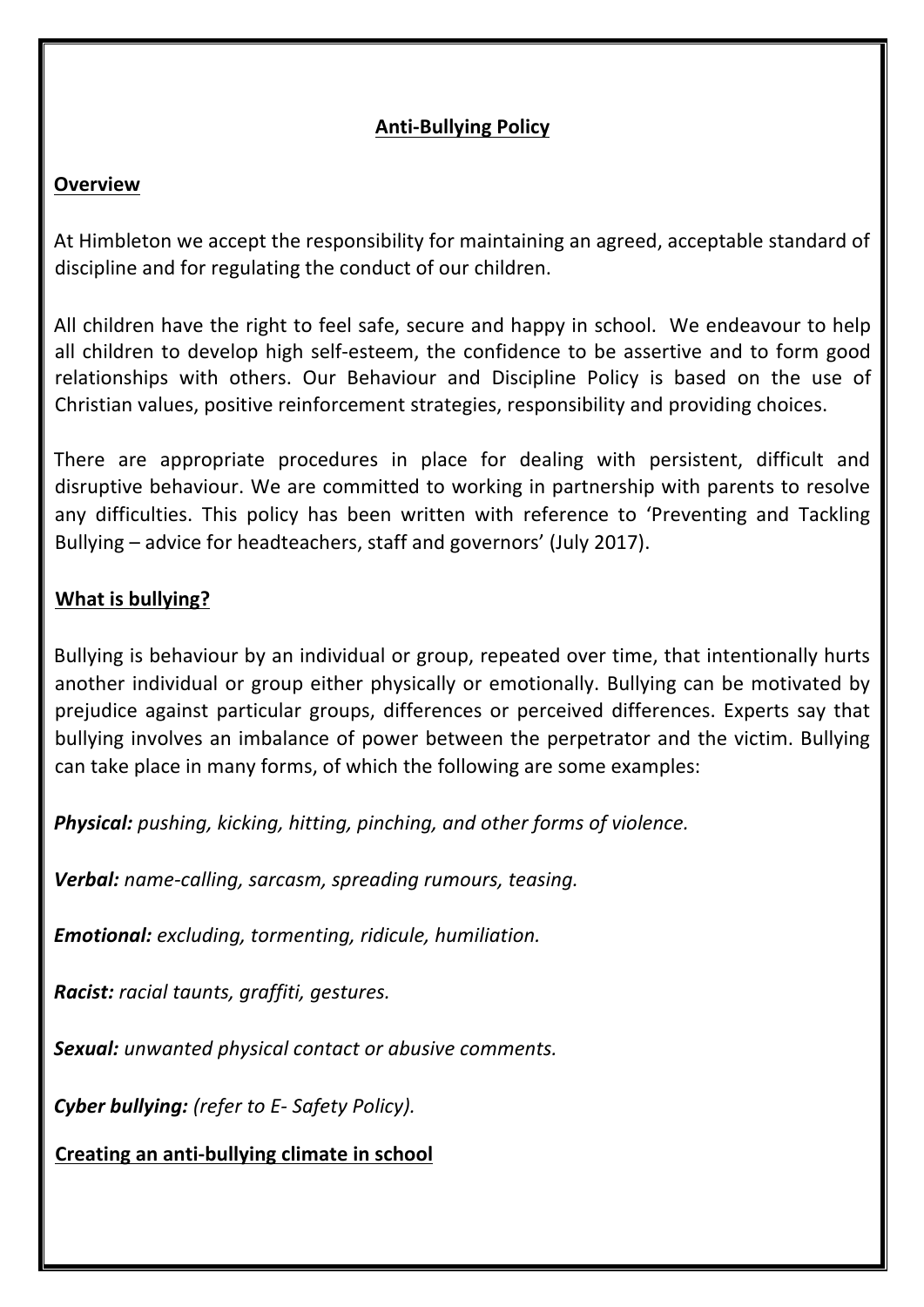We believe that prevention is the best approach to eradicating bullying. Our school's Behaviour and Discipline Policy explains how we promote positive behaviour in school to create an environment where pupils behave well, where pupils take responsibility for each other's emotional and social well-being and where they include and support each other. Our Christian Values provide a framework for conduct where bullying is unacceptable; these are explored explicitly with the children.

We draw on the school's curriculum, especially in PSHE(C) lessons, to promote appropriate behaviour through direct teaching and by creating an emotionally and socially safe environment where these skills are learned and practised. Our aim is to create a climate where bullying is not accepted by anyone within the school community. This policy is available to parents  $-$  we believe that a united approach is of paramount importance.

Our curriculum is used to:

- Raise awareness about bullying and our Anti-Bullying Policy.
- •Increase understanding for victims and help build an anti-bullying ethos.
- •Teach pupils how to manage their relationships with others constructively.

Circle Time, PSHE sessions, assemblies, role-play, drama and stories are used to show what pupils can do to prevent bullying and to create an anti-bullying climate in school.

Bullying will not be tolerated and we make this clear in the information we give to pupils and parents.

#### **Procedures for reporting and responding to bullying incidents**

There is an expectation that all incidents of bullying, both in curriculum and non-curriculum time, will be reported to the Headteacher. Reported incidents of bullying will be taken seriously by all staff and dealt with impartially and promptly. Children are made aware of this. All those involved will have the opportunity to be heard. Staff will protect and support all children involved whilst allegations and incidents are investigated and resolved.

## The following step-by-step procedure will be used for reporting and responding to bullying *allegations or incidents:*

- 1. Report all bullying allegations and incidents to staff (who will then report to the Headteacher).
- 2. Staff will make sure all victims are safe and feel safe.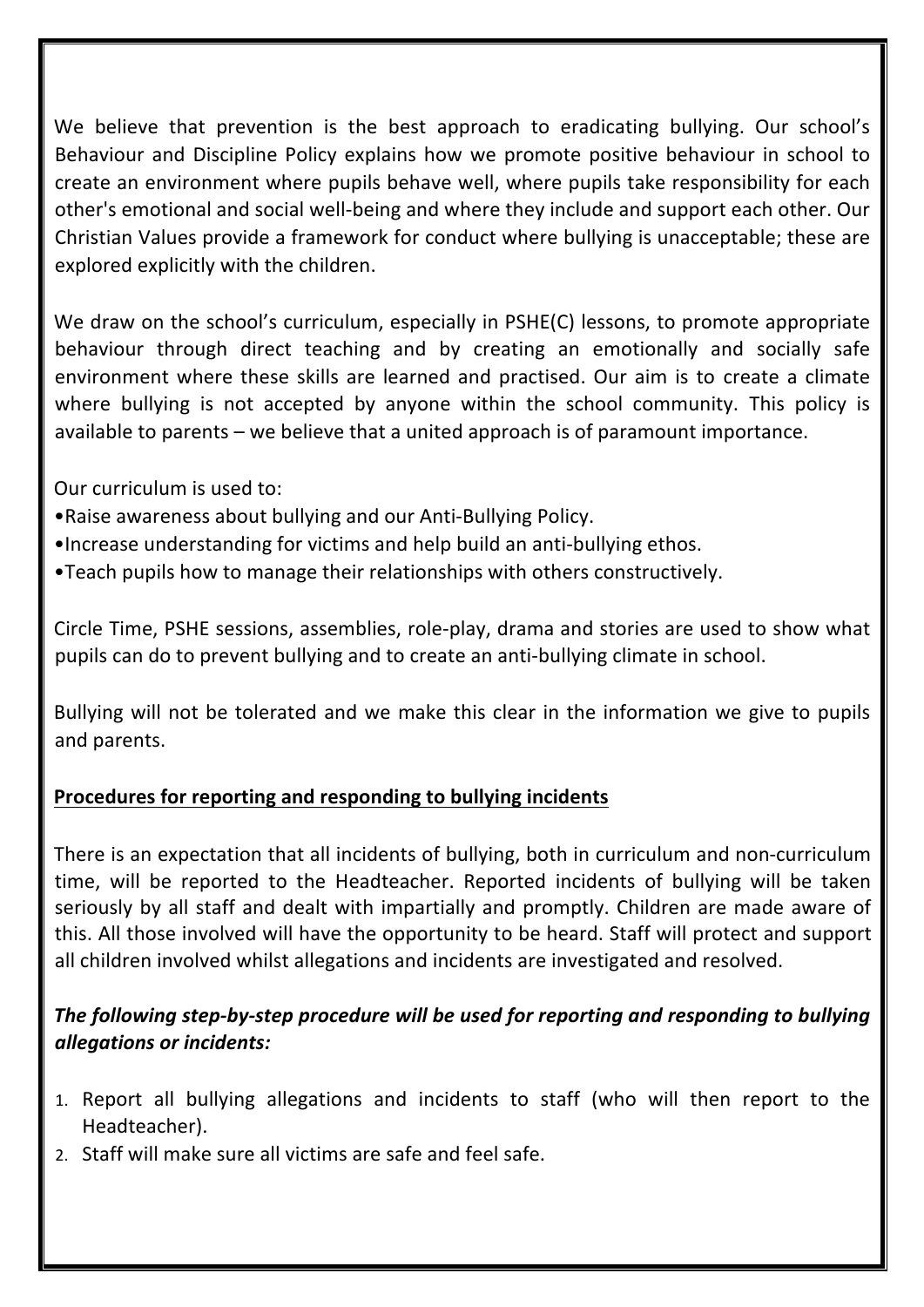- 3. Appropriate advice will be given to help the victim(s).
- 4. Staff will listen and speak to all children involved about the incident individually and together if appropriate and record their findings.
- 5. The problem will be identified and possible solutions suggested.
- 6. Staff will attempt to adopt a problem solving approach.
- 7. Appropriate action will be taken quickly to end the bullying behaviour or threats of bullying.
- 8. Staff will reinforce to the bully that their behaviour is unacceptable.
- 9. The bully (bullies) will be asked to apologise, using the school's approach linked to Christian Values:

-I am sorry for...

-It was wrong because...

-In future I will...

-Can you forgive me?

Other consequences may take place and appropriate sanctions applied, decided on a case by case basis.

- 10. If possible, the pupils will be reconciled.
- 11. An attempt will be made, and support given, to help the bully (bullies) understand and change his/her/their behaviour.
- 12. In serious cases parents will be informed and will be invited to come in to school for a meeting to discuss the problem.
- 13. After the incident has been investigated and dealt with, each case will be monitored to ensure repeated bullying does not take place.
- 14. All reports of bullying and actions taken will be kept in a secure file in school.
- 15. Bullying incidents will be discussed regularly at staff meetings.
- 16. Incidents of bullying will be reported to the Governing Body.

It is important to note that the needs of pupils involved in incidents of bullying will be taken *seriously* and actively addressed within school wherever possible. In extreme cases external *support* may be sought. We are aware of our responsibilities in supporting young people's *mental health and wellbeing, as outlined in the cross Government 'No Health Without Mental Health: Implementation Framework' (2012).* 

## **Longer Term**

Notes made on particular cases will be kept for future reference.